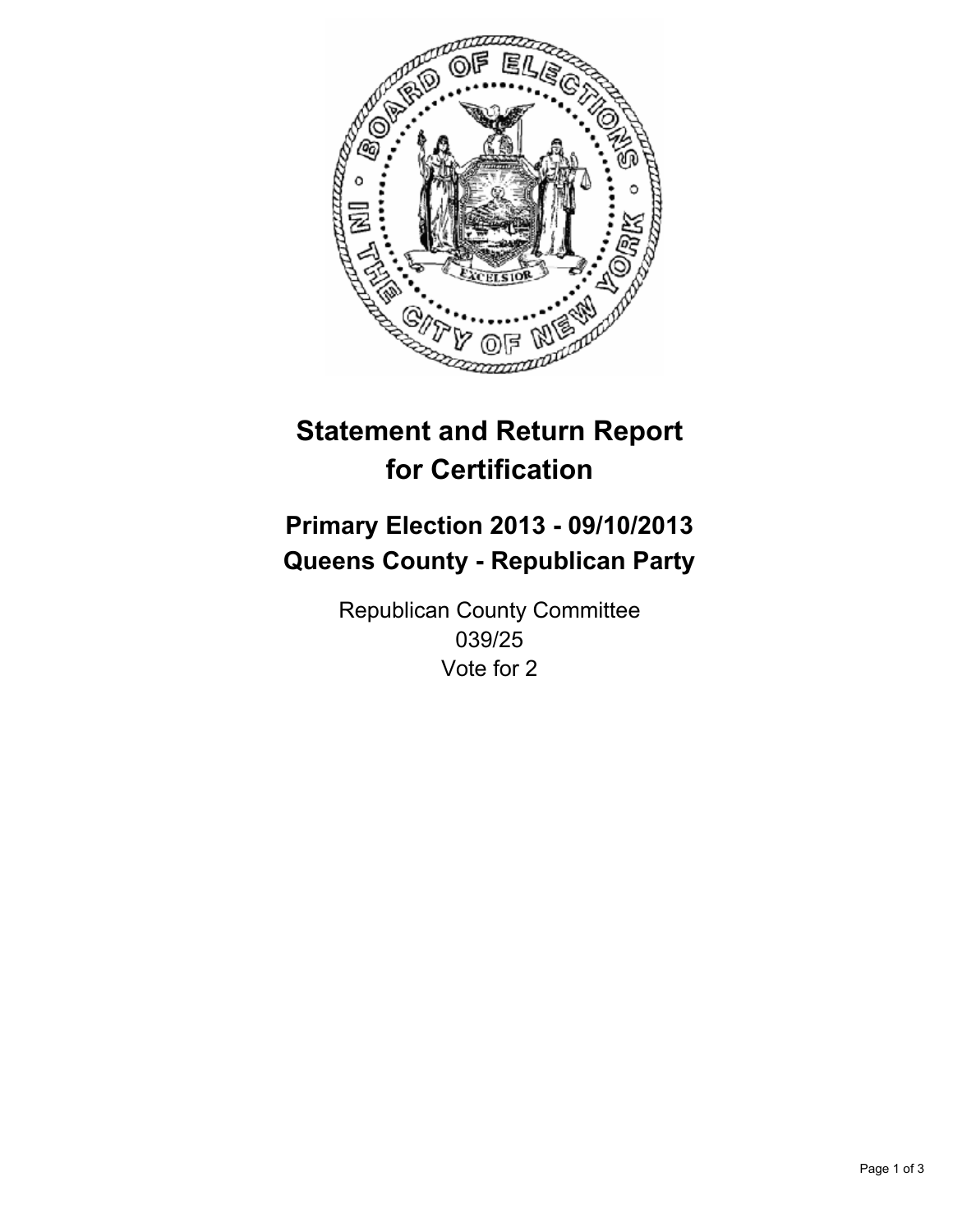

## **Assembly District 25**

| <b>EMERGENCY</b>       | 0        |
|------------------------|----------|
| ABSENTEE/MILITARY      | $\Omega$ |
| <b>FEDERAL</b>         | 0        |
| SPECIAL PRESIDENTIAL   | 0        |
| AFFIDAVIT              | 0        |
| ANTONIO J. DEBUZMAN    | 12       |
| <b>JOHN MAKAREWICZ</b> | 5        |
| CHUNG LUN HU           | 11       |
| <b>FRANK DELIA</b>     | 6        |
| <b>Total Votes</b>     | 34       |